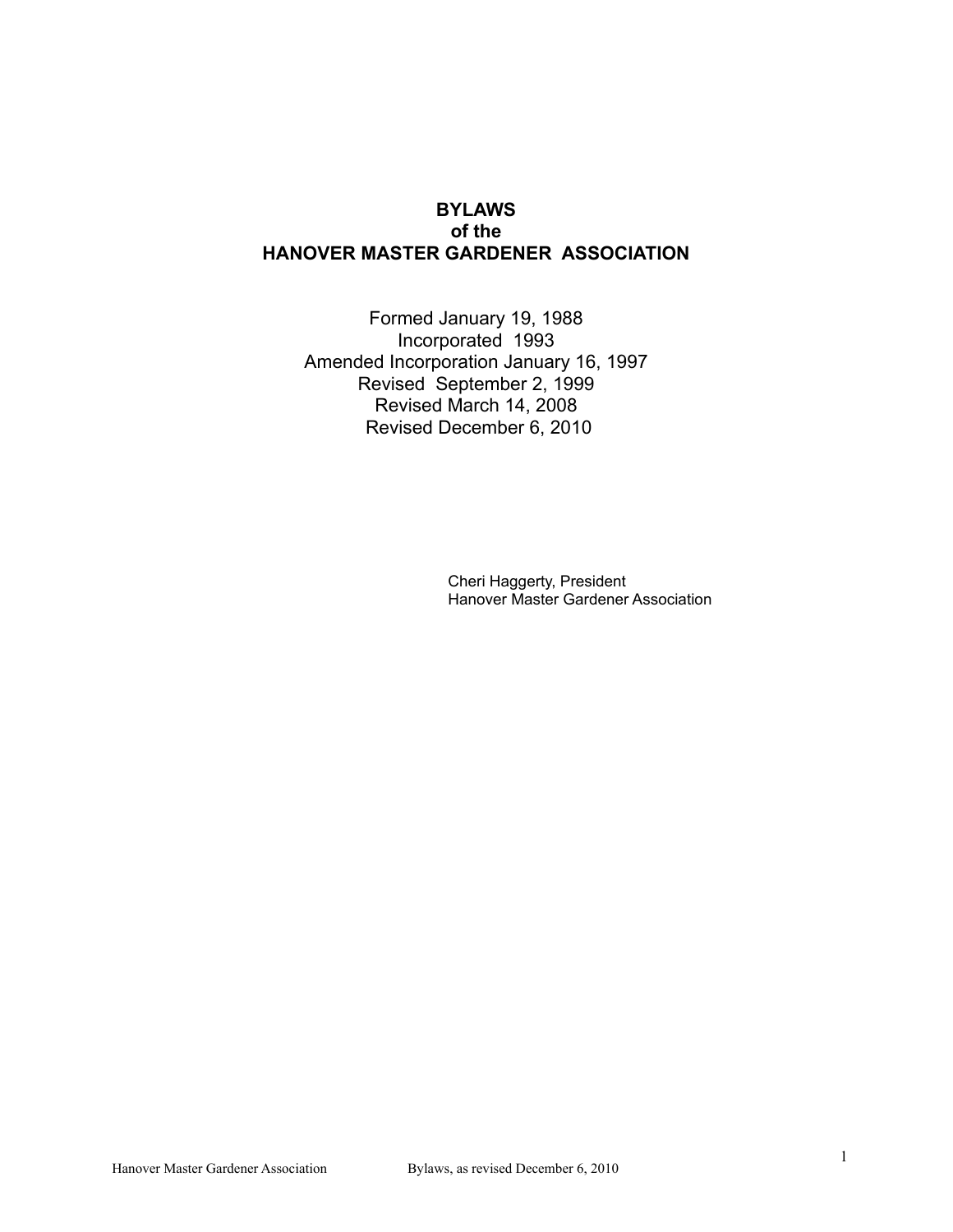## **Hanover Master Gardener Association**

## **BYLAWS**

#### **ARTICLE I**

#### Name and Affiliation

**Section 1. Name.** The name of this organization is "The Hanover Master Gardener Association," (hereinafter referred to as the "HMGA").

**Section 2. Affiliation.** The HMGA shall be affiliated with the Hanover Office of the Virginia Cooperative Extension Service as part of the State Master Gardener Program.

#### **ARTICLE II**

Purpose

**Section 1. Purpose.** The purpose of this volunteer association is to provide environmental and horticultural information and education to its members and to the public, to foster communication and fellowship among those involved in the Hanover Master Gardener Program, and to support and promote the Virginia Cooperative Extension. The HMGA objectives are detailed in the Standard Operating Procedures (hereinafter referred to as the SOP). Activities may include but are not limited to:

(a) Assisting the Hanover Virginia Cooperative Extension office with developing materials and programs, with the recruiting and training of new Master Gardeners, and with other duties:

- (b) Fund raising to support HMGA activities;
- (c) Providing a means for receiving and disbursing funds of the HMGA;
- (d) Serving the public through horticultural assistance and education;
- (e) Participating in seminars, lectures, workshops, and field trips;
- (f) Promoting fellowship among Master Gardeners and other environmental and horticultural groups through social and educational outreach.

**Section 2. Compensation.** No officers or members of the HMGA will receive compensation from the HMGA other than reimbursement for expenses that are approved by the Executive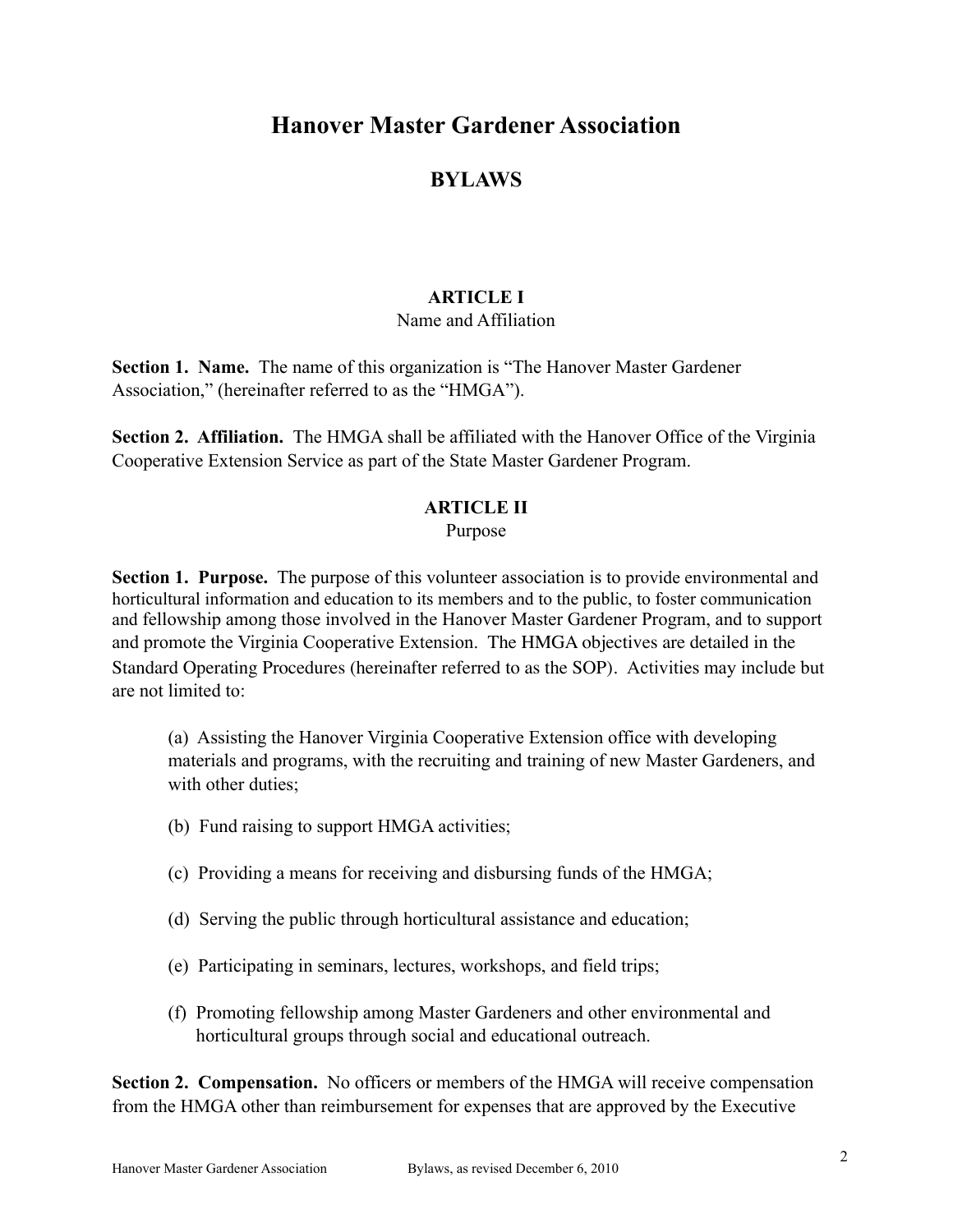Board.

## **ARTICLE III**

#### Membership and Dues

#### **Section 1. Membership.**

- (a) Membership in HMGA is open to all volunteers who have completed the training for Master Gardener certification as required by the Hanover VCE office.
- (b) HMGA does not discriminate on the basis of race, color, national origin, sex, religion, age, disability, political beliefs, sexual orientation, marital status or family status.
- (c) Members are bound by the HMGA Bylaws and shall comply with the policies and rules of the VCE-MG Program and the Hanover Extension Office.
- (d) The Executive Board, in consultation with Extension staff, has the authority to remove any member if found to be in violation of said rules and policies.

**Section 2. Membership Categories.** The five categories of membership are Active, Lifetime, Emeritus, Inactive, and Alumnae. Active, Lifetime, and Emeritus members are eligible to vote and hold office.

(a) Active. Active members are dues paying individuals who are Master Gardeners who have met annual requirements for volunteer service and education. Eligible to vote and hold office.

(b) Lifetime. Lifetime membership is obtained through a one-time special payment and requires the volunteer to perform minimum service and educational requirements annually. Eligible to vote and hold office.

(c) Emeritus. Emeritus membership is designated by the Master Gardener Coordinator based upon meritorious service and long term commitment to the organization. Emeritus members pay no annual fee and are exempt from continued volunteer service and education requirements. Minimum criteria for Emeritus designation are noted in the MG Coordinator's Handbook. Eligible to vote and hold office.

(d) Inactive. Inactive membership is a temporary designation granted by the MG Coordinator to a member unable to perform requirements for volunteer service and education. Dues are required of this membership category. Not eligible to hold office. However, inactive members retain full voting rights.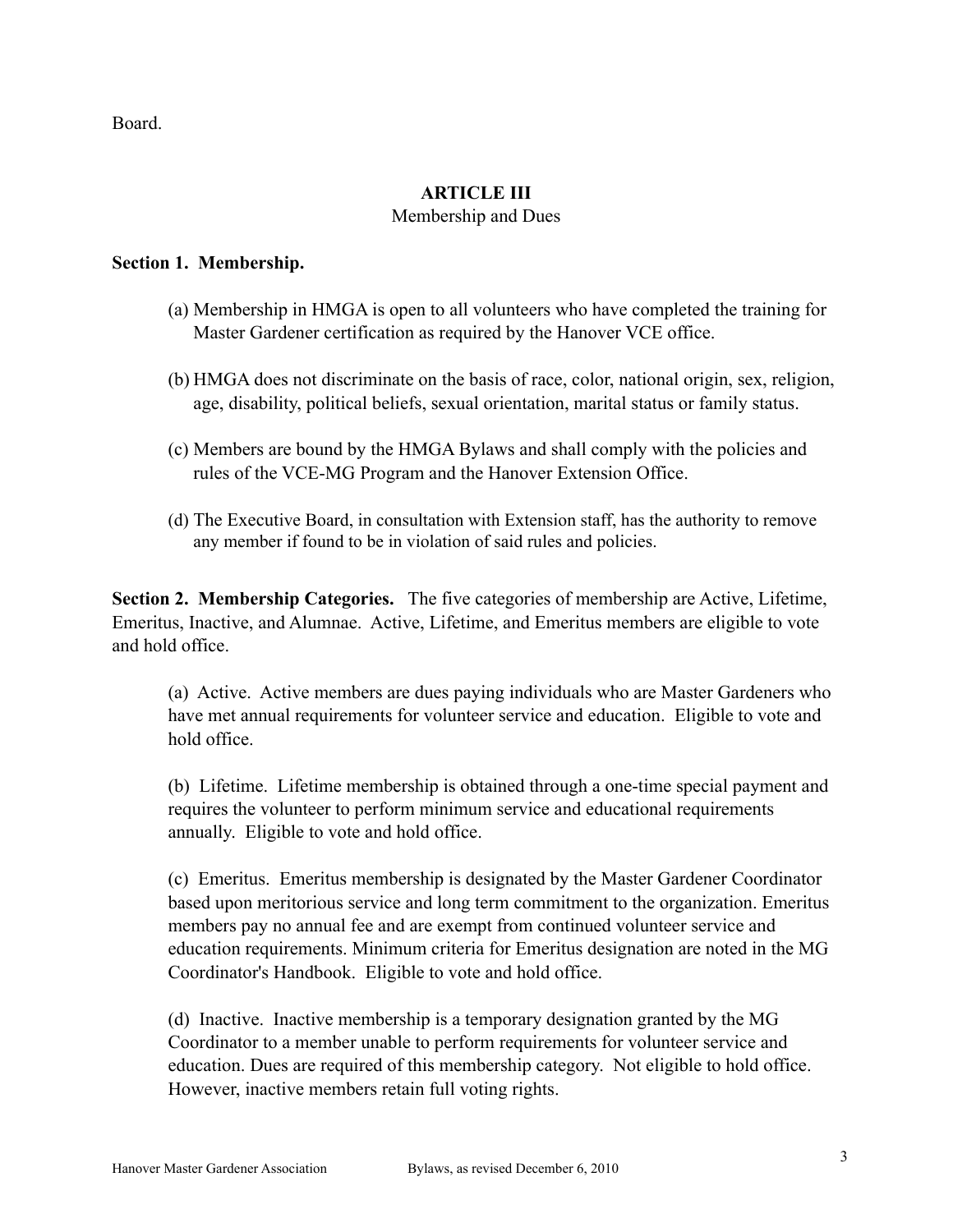(e) Alumni. Alumni of the HMGA are dues paying members or lifetime members who have not met minimum annual service and education requirements. Master Gardener Trainees and Interns are included in this Category. Not eligible to vote or hold office.

#### **Section 3. Dues**

- (a) Dues will be set by the Full Board and will be ratified by the General Membership at the Annual Meeting.
- (b) Dues are based on the calendar year.
- (c) The fiscal year shall be from January 1 to December 31.
- (d) Dues for Master Gardener Trainees and Interns will be waived for the year in which their training begins.

#### **ARTICLE IV**

#### Executive Board

**Section 1. Responsibilities.** The Executive Board:

- (a) Will transact necessary day-to-day business of the HMGA;
- (b) Is authorized to change committee structure and purpose as the needs of the organization change.
- (c) Will present a report of its activities and plans at the HMGA member meetings.
- (d) Will insure all financial and legal responsibilities of HMGA are met.

## **Section 2. Officers.** The elected officers of the HMGA, and of the Executive Board are:

- (a) President
- (b) Vice-President
- (c) Secretary
- (d) Treasurer

The Ex Officio members of the Executive Board are:

- (e) Immediate Past President
- (f) Master Gardener Staff Coordinator
- (g) Master Gardener Volunteer Coordinator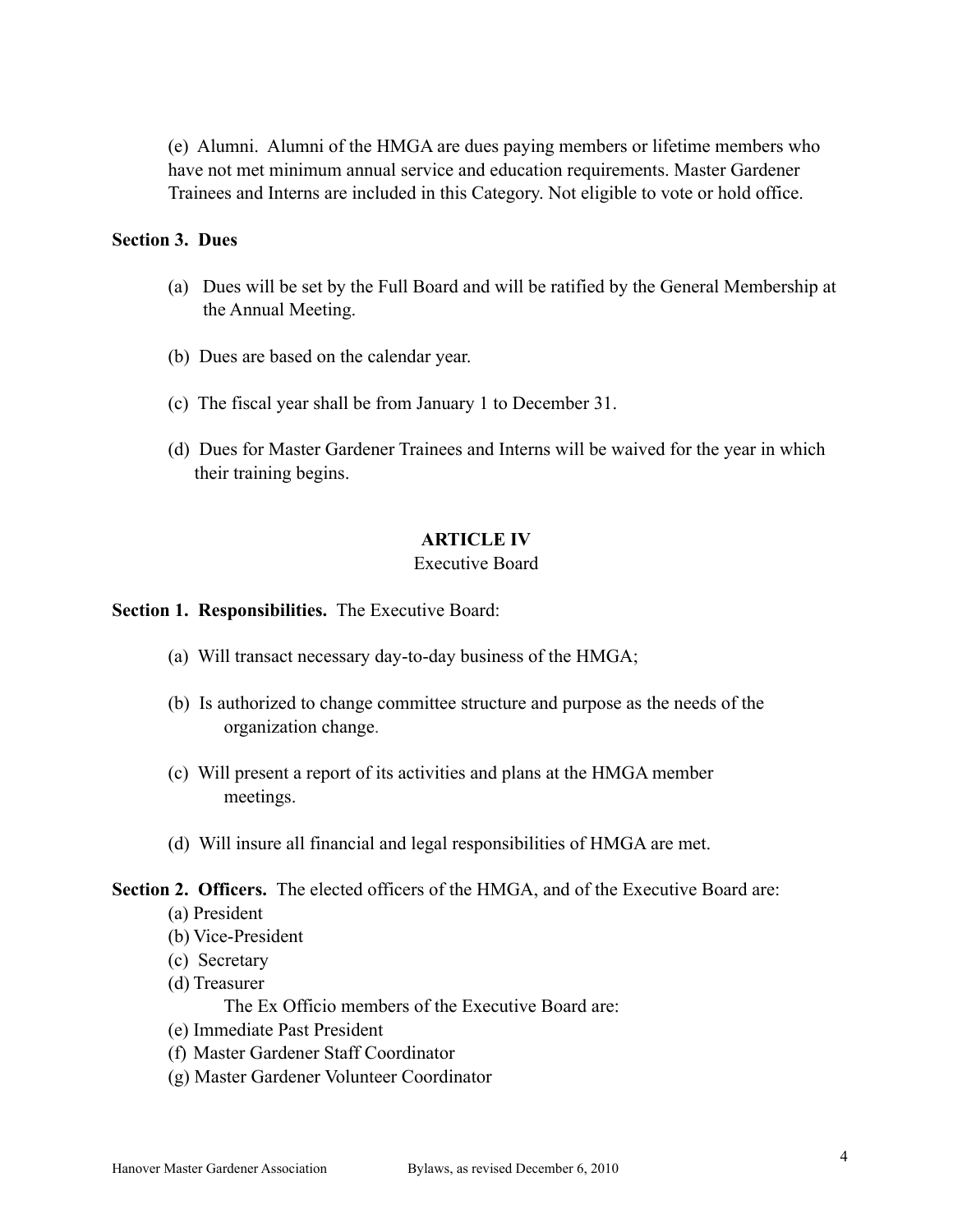The Officers will reference Robert's Rules of Order, Revised, current edition. Where the reference conflicts with these bylaws, the bylaws will prevail.

**Section 3. Elections.** Officers will be elected by a majority vote of the membership at the Annual Meeting.

**Section 4. Terms of Office.** Officers may serve as long as they are elected and willing to serve. Officers shall assume their official duties at the beginning of the fiscal year.

**Section 5. Vacancy of Office.** Should an office become vacant, the Executive Board will appoint a replacement for the remainder of the term.

#### **Section 6. Duties of Officers.**

- (a) President. The President shall preside at all meetings of the HMGA and of the Executive Board, and shall coordinate the work of the officers and committees of the HMGA. The President shall sign all legal documents approved by VCE, and serve as the designated spokesperson for the HMGA. The President shall prepare an Annual Report, in writing, of all HMGA activities and present such report at the Annual Meeting.
- (b) Vice-president. The Vice-president shall perform the duties of the President in the event of his/her absence and such other duties as may be assigned by the President.
- (c) Secretary. The Secretary shall record the minutes of all meetings of the HMGA and the Executive Board. The Secretary shall maintain and preserve a true and faithful record of each meeting and transfer these records to his/her successor. The secretary will provide a copy of minutes and notice of the next regular meeting to the Full Board prior to the next regular meeting. The Secretary shall handle correspondence, as directed by the President.
- (d) Treasurer. The Treasurer shall have responsibility for all funds and the bank account (s) of the HMGA. The Treasurer shall maintain this bank account in the name of the HMGA. All funds collected shall be deposited and disbursed from this account. The Treasurer shall make disbursements as authorized by the Executive Board, such payments to be supported by vouchers or invoices. The Treasurer shall maintain a full and accurate account of receipts and disbursements, and submit an annual report in writing at the Annual Meeting. Interim reports are to be submitted at regular Full Board Meetings. All funds, records, files, and other Association properties in the Treasurer's possession shall be turned over to a successor when such successor shall have been duly elected and installed.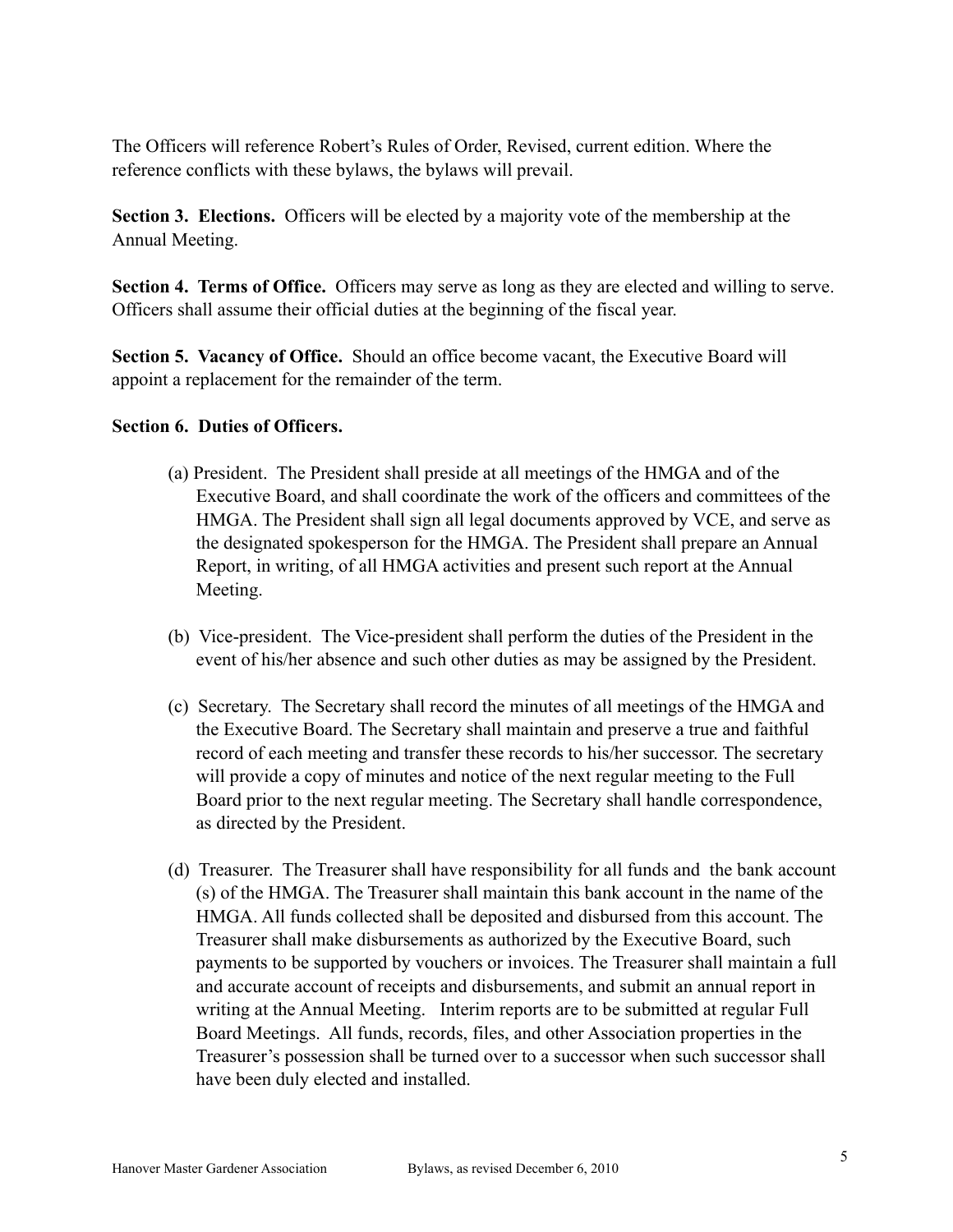The Treasurer shall recommend an annual budget, to be available to the membership in January.

 A committee external to the Executive Board is to be appointed by the President, in January, to audit the Treasurer's accounts annually and report to the Full Board.

- (e) Duties of the Immediate Past President. The duties of this position shall be to chair the Nominating/Elections Committee. Responsibilities to be defined in the SOPs.
- (f) Duties of the Master Gardener Staff Coordinator. The Master Gardener Staff Coordinator shall coordinate between the local office Extension Agent and the HMGA, according to the dictates and requirements of Virginia Tech.
- (g) Duties of the Master Gardener Volunteer Coordinator. The Master Gardener Volunteer Coordinator will provide volunteers necessary for the various projects conducted by the HMGA and the Extension Office, and assist the Master Gardener Staff Coordinator as needed, and with other duties as defined in the SOPs.

**Section 7. Quorum.** A majority of the filled positions of the Executive Board shall constitute a quorum.

**Section 8. Majority vote required.** All actions and business conducted by the Executive Board shall be by a majority vote.

**Section 9. Meetings.** The Executive Board shall meet as often as necessary to carry out the HMGA's business. If there is no need for the Executive Board to meet in executive session, the meetings may be held in conjunction with the Full Board meetings. If circumstances warrant, the President may call a special meeting at any time, in consultation with another officer.

#### **ARTICLE V**

#### Full Board

**Section 1. Full Board.** The Full Board shall consist of:

- (a) The Executive Board
- (b) Coordinators
- (c) Virginia Master Gardener Representative
- (d) Advanced Master Gardener

All Coordinators shall be appointed by the Executive Board, for a one year term of service, coinciding with the fiscal year. They may be reappointed. These Coordinators are: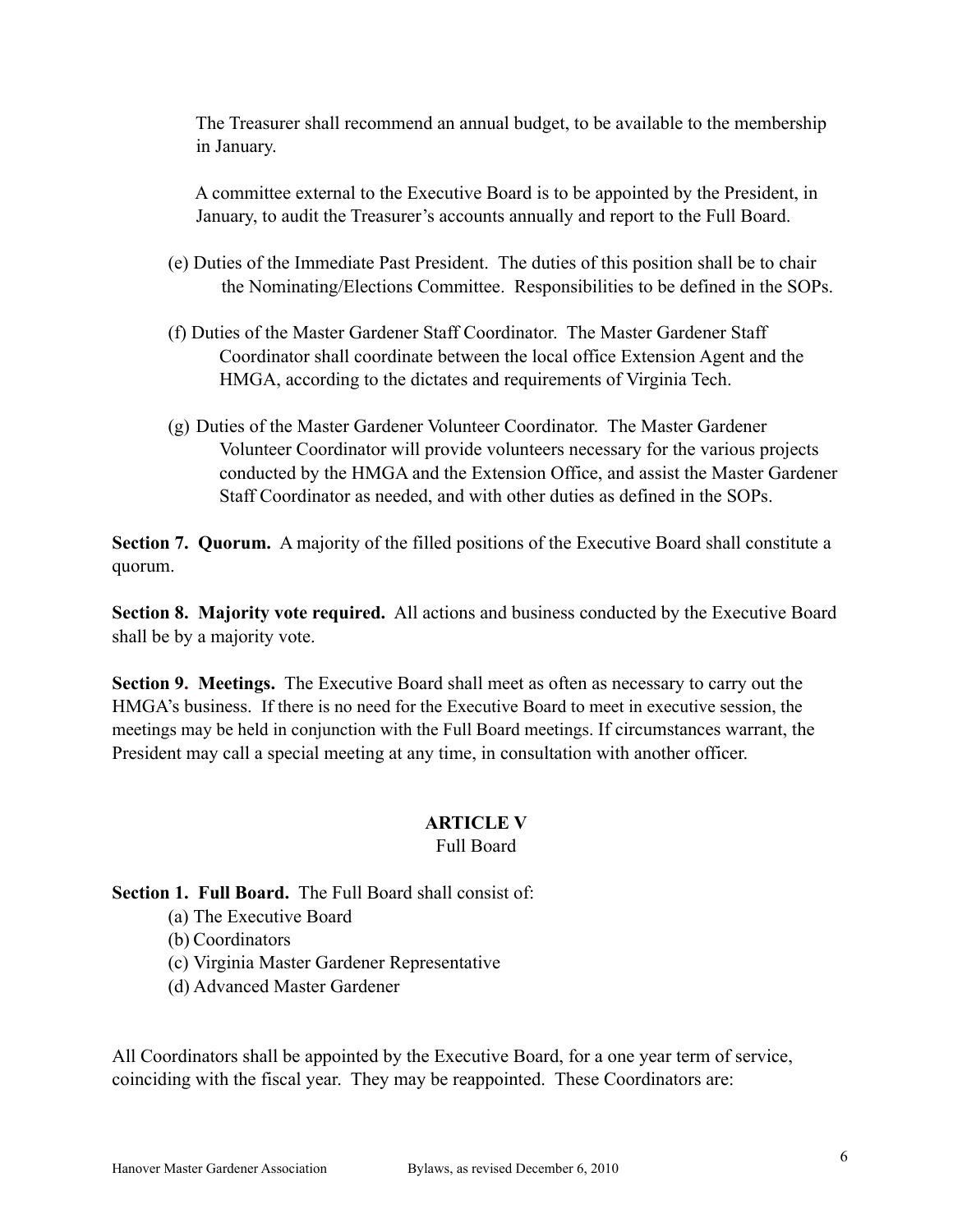- (a) Plant Clinic Coordinator
- (b) Membership
- (c) Youth Education Coordinator
- (d) Adult Education Coordinator
- (e) Master Gardener Room Coordinator

**Section 2. Quorum.** A majority of the membership of the Executive Board and a majority of the Full Board shall constitute a quorum.

**Section 3. Majority vote required.** All actions and business conducted by the Full Board shall be by a majority vote.

**Section 4. Meetings.** The Full Board shall meet at least 10 times a year.

**Section 5. Coordinator Vacancies.** The President shall fill Coordinator vacancies through appointment in consultation with the Executive Board.

#### **ARTICLE VI**

#### **Committees**

**Section 1. Standing Committees.** Standing Committees shall be appointed by the President with the approval of the Executive Board. The term will be one year. They may be reappointed.

- (a) Historian
- (b) Grants
- (c) Newsletter
- (d) Plant Sale/Garden Fair
- (e) General Membership Meeting Planner
- (f) Continuing Education/Tours
- (g) Publicity
- (h) Training Liason
- (i) State Fair

**Section 2. Special Committees.** Special committees shall be appointed as needed by the President with the approval of the Executive Board and their term of service shall continue until the activity for which they were appointed has been completed. Chairs of these committees do not have voting rights at Full Board meetings.

- (a) Audit Committee
- (b) Nominations/Elections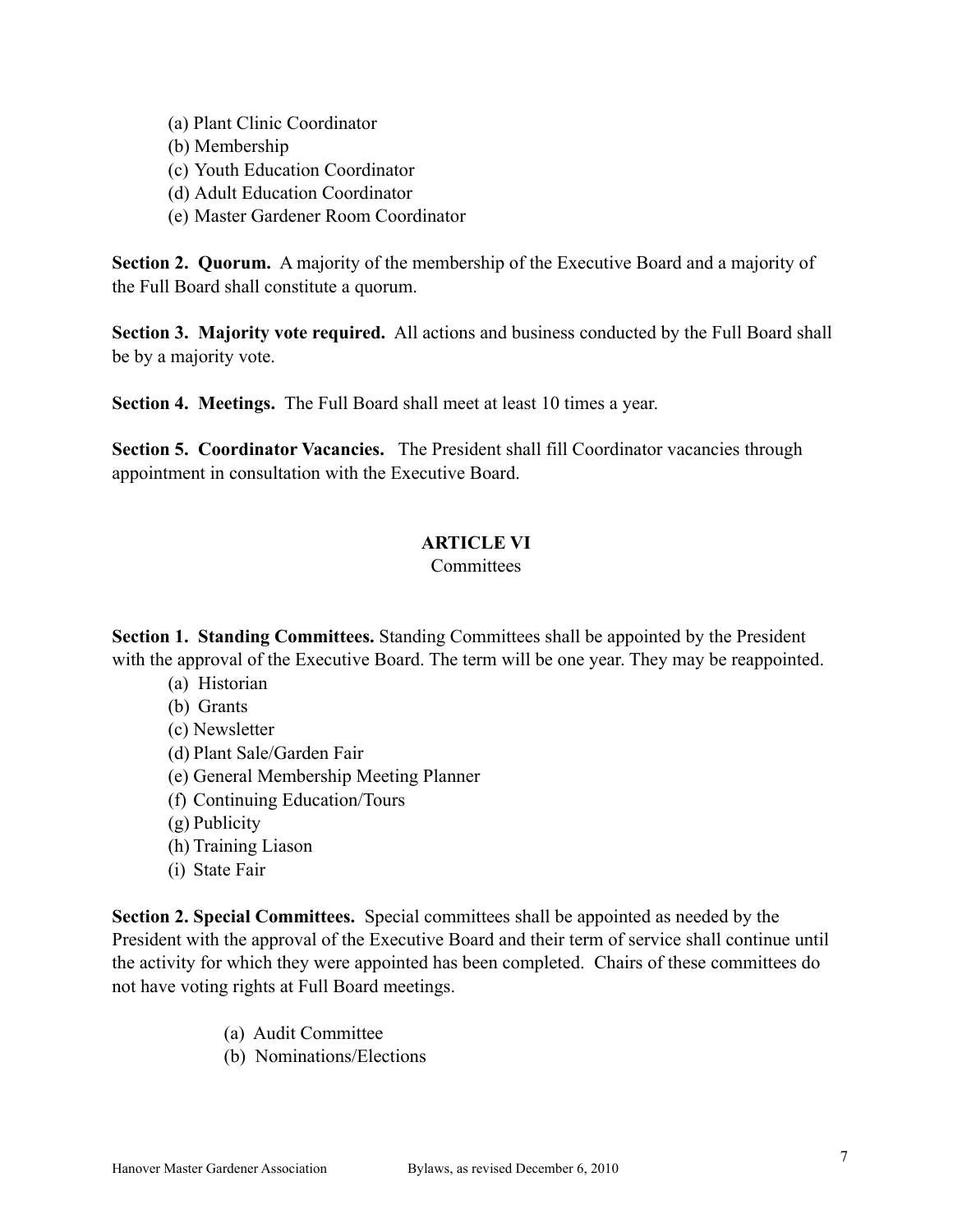#### **ARTICLE VII**

#### General Membership

**Section 1. Meetings**. The purpose of the General Membership Meetings is to report on activities of the Association, provide continuing education to the membership, and transact business of the Association.

- (a) There shall be four general membership meetings each year, scheduled by the Executive Board. One of these meetings will be the Annual Meeting.
- (b) Special meetings may be called by the Executive Board. Business not on the Agenda can not be voted upon.
- (c) Twenty-five percent of Association members may call a special meeting of the General Membership.

**Section 2. Annual Meeting**. The purpose of the Annual Meeting is for the membership to elect officers, for the Full Board to present all committee reports and an annual financial report, and for the membership to transact other business of the HMGA as needed.

**Section 3. Notice of Meetings**. Notification of place, date, and time of meetings must be made not less than 15 days before the meeting date.

**Section 4. Majority Vote Required.** All actions by the members shall be by majority vote of those present. Twenty members eligible to vote from the general membership present at a duly called membership meeting shall constitute a quorum.

#### **ARTICLE VIII**

#### Amendments and Procedures

**Section 1. Amendments.** These Bylaws may be amended at any meeting of the HMGA by a two-thirds majority vote of those present, provided that the proposed amendment(s) have been submitted to the membership in writing at the previous meeting or by other means no less than 15 days prior to the vote.

**Section 2. Procedure.** Robert's Rules of Order, Revised, Current Edition, shall govern the conduct of all meetings.

# **ARTICLE IX**

### **Dissolution**